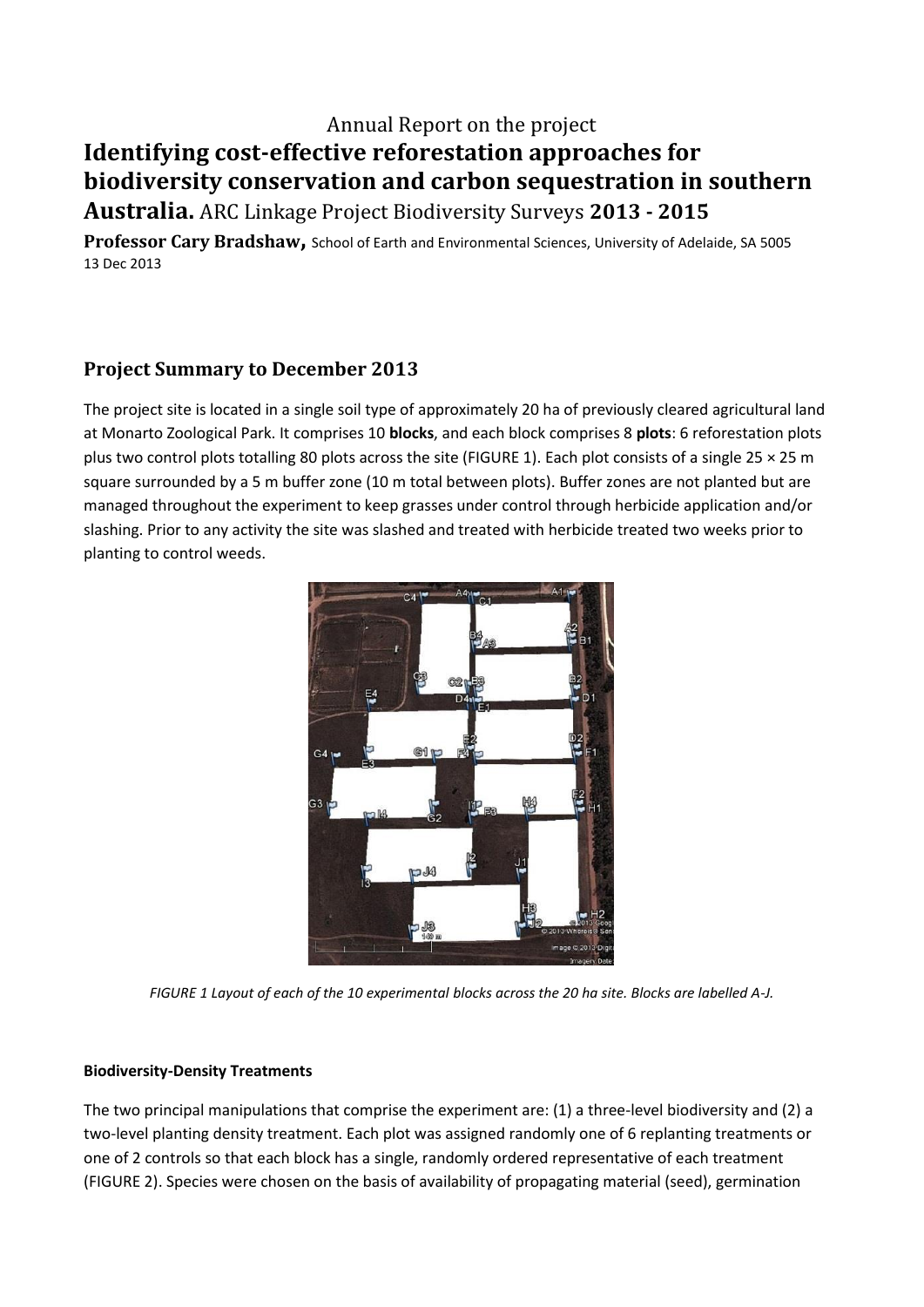success and seedling survival in both the nursery and the field. A series of harvest plots (for carbon sequestration measurements) have also been established in areas adjacent to the experimental plots.

The three-level biodiversity treatment included: (1) **native tree monoculture**: *Eucalyptus porosa* Mallee box; (2) **low-diversity mixed culture** (3 species): *Eucalyptus porosa*, *Acacia rhigiophylla* dagger-leaf wattle, *Enchylaena tomentosa* ruby saltbush; (3) **high-diversity mixed culture** (10 species): *Eucalyptus porosa*, *Eucalyptus leucoxylon* SA blue gum, *Melaleuca acuminata* Mallee honey-myrtle, *Acacia rhigiophylla*, *Acacia brachybotrya* grey Mulga-bush, *Pomaderris paniculosa* pomaderris, *Enchylaena tomentosa*, *Rhagodia crassifolia* fleshy saltbush, *Prostanthera aspalathoides* scarlet mintbush, *Maireana brevifolia* short-leaf bluebush.

Each of the three biodiversity treatments are planted at two different densities: (1) high-density plantings: plants spaced at 1.5 m apart (49 plants), and (2) low-density plantings: trees spaced 3 m apart (16 plants). A temporary grid structure was created to provide a standard reliable measuring system for planting, with holes for each tubestock drilled at each intersecting joint. Each plant was assigned a code according to the location on the grid system to enable ease of monitoring, recording of plant death, and for growth measurement of low diversity structure plots. There has been a handful of plant death to date which has occurred during the months immediately after planting and has been limited to *Enchylaena tomentosa*; we are attributing this tentatively to a very wet season. Those plants were replaced and to date no further plant death has occurred. The site is monitored regularly and will be watered over summer should there be particularly hot periods.



*FIGURE 2 Example block layout showing the position of each plot, between-plot buffers and between-block buffers. Plot treatments were assigned randomly.*

The two control plots included in each block comprise: (1) **grass management**: mow between planted trees / shrubs and spray broad spectrum herbicides to kill grasses and weeds four times a year post-planting which has been undertaken in July and December, and (2) **no manipulation**.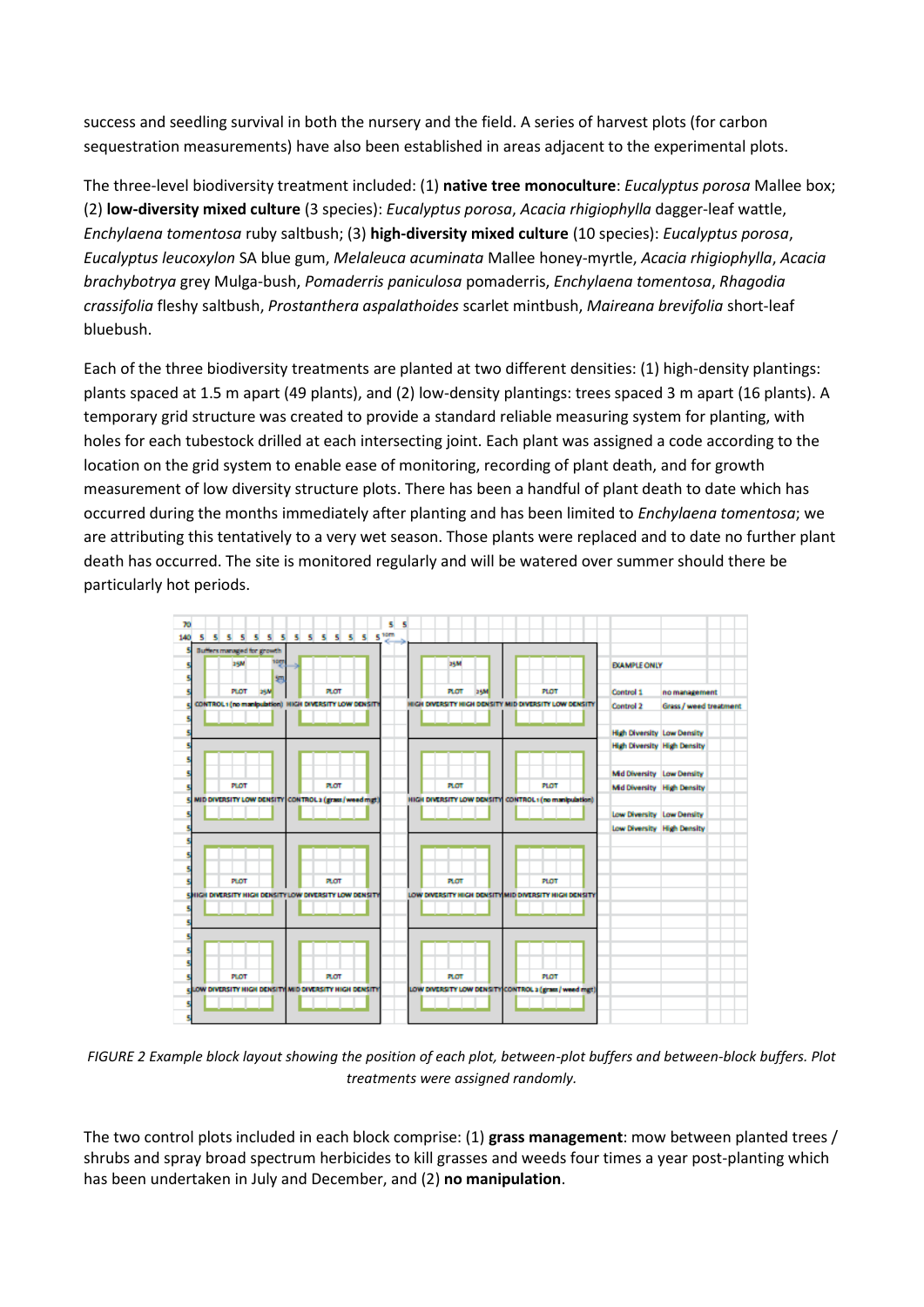We have undertaken to manage adjacent fence lines for the Zoo maintenance team to ensure that no offtarget damage occurs to the experimental site as a result of regular management activities.

## **Monitoring Methods**

Vascular plants and non-vascular plants: Plant surveys before and after first planting follow a nested vegetation sampling method. Prior to planting, we mapped out the experimental plots and set up permanent plant surveying subplots using pin markers (also called mining tags) with each location recorded through GPS. In each experimental plot we established the following nested quadrats: one 15 × 15 m quadrat for sampling trees > 10 cm dbh, and two 10 × 5 m plots for sampling woody species < 10 cm dbh (Figure 3). We positioned the quadrats for sampling woody species in the centre of each 25  $\times$  25 m experimental reforestation plot, allowing for a 10 m buffer from the plot edge and the sampled area.

We used the step-point method to sample herbs and non-vascular plants across the site. Four transect lines 300 m each running diagonally through the site have been sampled, with 200 sampling 'points' along each line and 1.5 m between each sampling 'point' (Figure 4). At each 'point' all plant species within a hand span were recorded. These lines are marked with permanent posts at each end, and the locations GPS recorded to enable ease of re-use. Given the former history of the site, the vegetation was predominantly pasture grasses and agricultural pest plants such as horehound; however, there were numerous native plant species recorded including *Austrostipa* and *Austrodanthonia* sp., *Enchylaena tomentosa* ruby saltbush, and *Dodonaea viscosa* sticky hop-bush.



*FIGURE 3 Vegetation quadrat monitoring per plot comprising one 15* × *15 m sampling plot and two 10* × *5 m sampling plots.*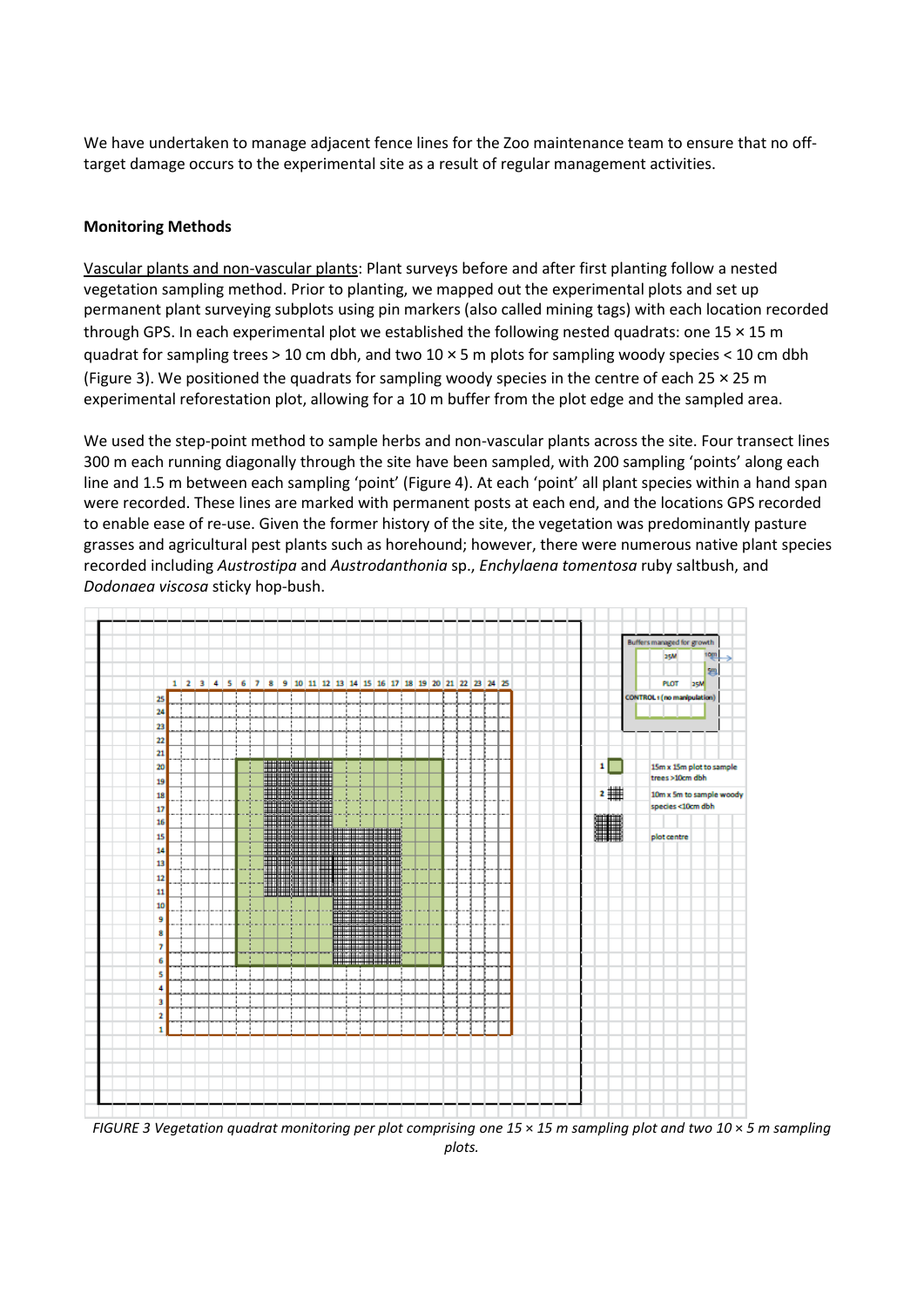

*FIGURE 4 The four 300 m-long vegetation transect lines (marked in yellow) used for the step-point vegetation monitoring. Each line has 200 data 'points' or steps.*

In each plot we recorded the identity and abundance of all plant species in Year 1. All woody species are labelled for ease of future sampling throughout the study. For pre-experiment surveys, 10 nested plots have been established in nearby forest fragments at least 100 m from the forest edge. These plots will provide the necessary data for comparison with developing experimental reforestation plots.

Bees: (Tobias Smith from University of Queensland has been implementing this aspect) We used standard pan trap and netting techniques to survey bees living in the cleared paddock before planting treatments and in plots after planting. While bees are highly mobile, many species have specific habitat and food requirements, so differences in bee communities can be detected in small plots. To ensure comparability between plots, we established permanent sampling sites within the centre of each of the treatment plots within all 8 replicate blocks (80 in total). Pan traps are made of blue, white and yellow plastic bowls filled with water and no-scent detergent. These traps attract bees that fly into the water and drown. Individual sampling sites consisted of nine bowls (three of each colour) placed in a triangle around the centre point, each spaced 2.5 m apart (Figure 5).

Traps were set for five 24-hour periods twice a year (April and October). Ten sampling sites of the same design will are located within the nearby forest patches. Five of these are located near the forest edge, and the remaining five are placed more than 100 m from the forest edge in the interior of the patch. We have also net-trapped bees by walking for 30-minute intervals throughout each experimental plot, netting any bees seen in the morning and late afternoon. Initial feedback from Tobias has been that bee activity in April appears to have been greater or similar to that in October which was unexpected (it was expected that the reverse would occur, given the presence of more spring-flowering species on-site).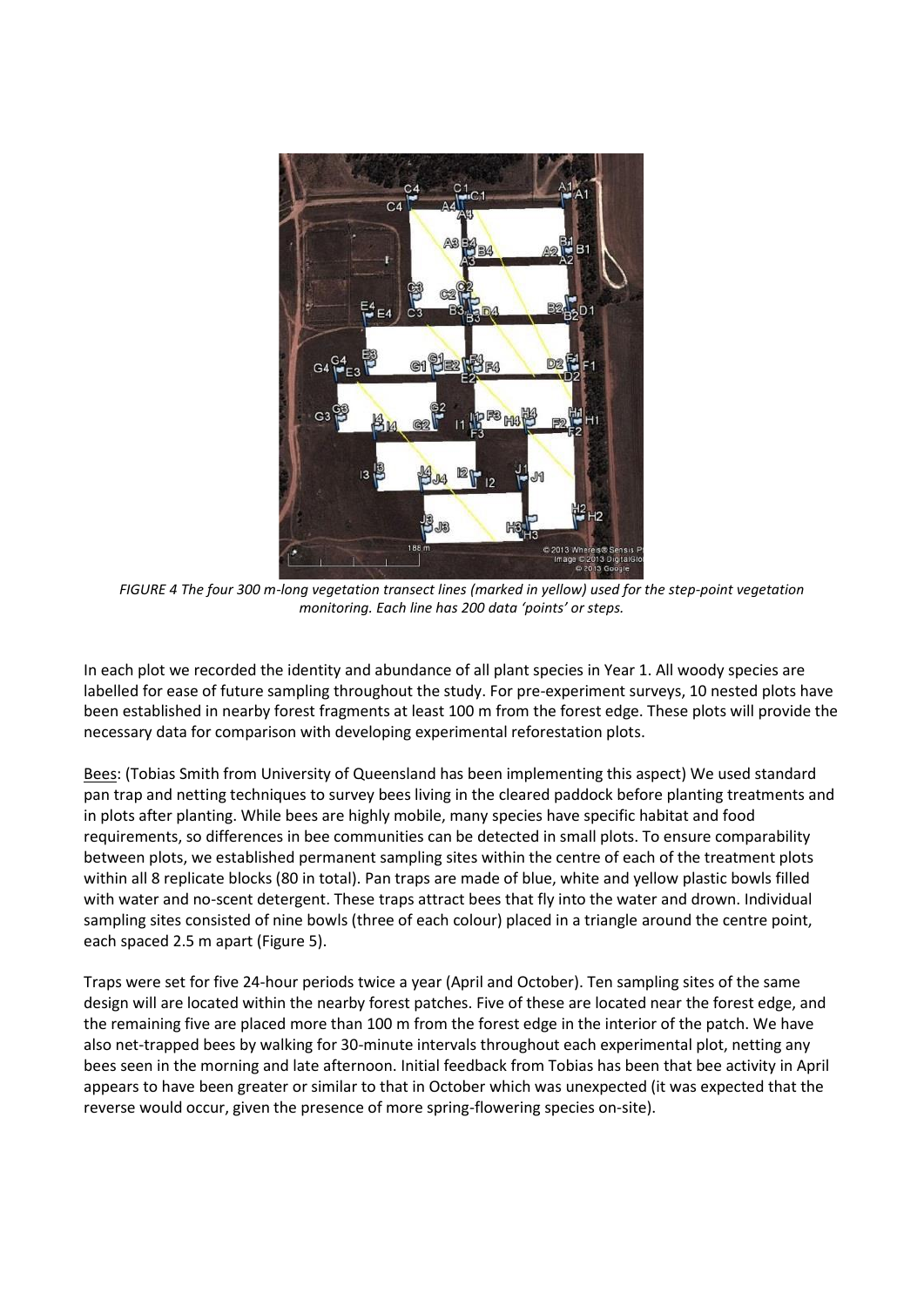

*FIGURE 5 Fauna monitoring per plot showing pan traps (bees), pitfall (reptile) and micro-pitfall (invertebrate) sampling.*

Other invertebrates: We sampled other invertebrates using pitfall and flight intercept traps. We used the same spatial arrangement of trap locations as for the bees to maximise efficiency of the field surveys (Figure 5). We placed a set of four pitfall traps 10 m apart at the centre of each treatment plot, thereby ensuring that there is at least 50 m between sets of replicates in different plots. We set traps one 5 day period once a year. We also ran ten sampling sites of the same design within adjacent forest patches, following the same spatial arrangement as for the bees.

Invertebrate processing and collation is being finalised, and identified to species (where possible).

Lizards: We used 10 standard pitfall traps set for small lizards (e.g., mainly scincids) per plot measured in October (this will increase to April and September in the final year). Captured lizards were marked and released, and we recorded species, and sex and snout-vent length as an index of size. Repeat captures made during the surveys were marked with a non-permanent mark across the tail to allow for identification. No permanent notching or marking is made. Additionally, we recorded any opportunistic sightings of reptiles recorded across the site to identify the relative abundance and species composition of sighted lizards. We repeated surveys and pitfall traps in adjacent remnants for comparison as described for other taxa.

Reptile processing and collation is being finalised, and identified to species.

Mammals: Although mammals are not the focus of this project, any captures during surveys (e.g., in the pitfalls) will be recorded. This will be limited to species identification, weight, length, sexing where possible and non-permanent marking to enable identification if repeat captures are made. No permanent notching or marking will be made.

To date no mammals have been recorded or captured in the pitfalls.